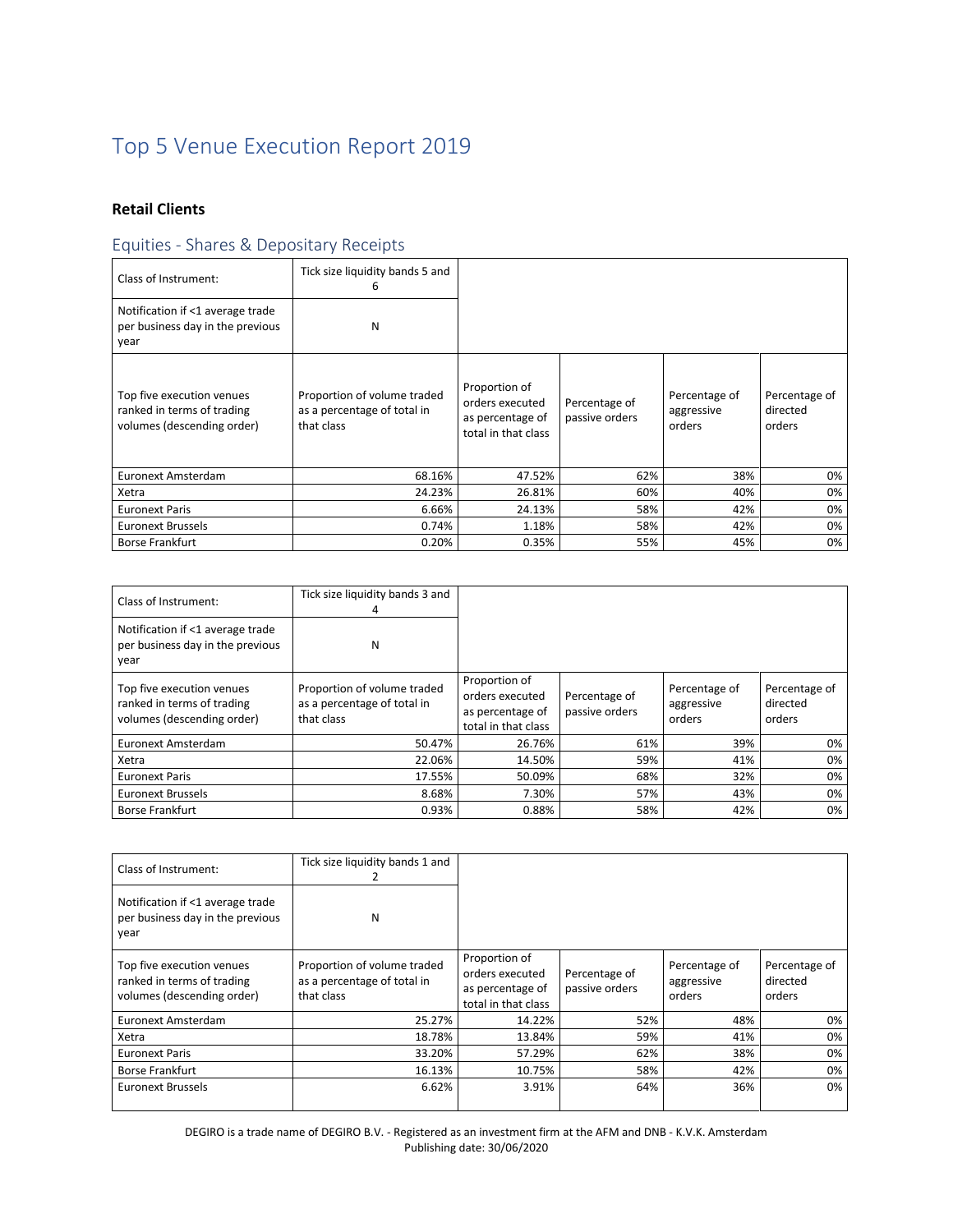#### Debt Intruments

| Class of Instrument:                                                                  | Debt instruments                                                         |                                                                             |                                 |                                       |                                     |
|---------------------------------------------------------------------------------------|--------------------------------------------------------------------------|-----------------------------------------------------------------------------|---------------------------------|---------------------------------------|-------------------------------------|
| Notification if <1 average trade<br>per business day in the previous<br>year          | N                                                                        |                                                                             |                                 |                                       |                                     |
| Top five execution venues<br>ranked in terms of trading<br>volumes (descending order) | Proportion of volume traded<br>as a percentage of total in<br>that class | Proportion of<br>orders executed<br>as percentage of<br>total in that class | Percentage of<br>passive orders | Percentage of<br>aggressive<br>orders | Percentage of<br>directed<br>orders |
| Euronext Amsterdam                                                                    | 79.92%                                                                   | 70.62%                                                                      | 54%                             | 46%                                   | 0%                                  |
| Borse Frankfurt                                                                       | 14.88%                                                                   | 17.13%                                                                      | 72%                             | 28%                                   | 0%                                  |
| <b>Euronext Paris</b>                                                                 | 2.06%                                                                    | 7.65%                                                                       | 74%                             | 26%                                   | 0%                                  |
| Euronext Lisbon                                                                       | 1.65%                                                                    | 3.10%                                                                       | 44%                             | 56%                                   | 0%                                  |
| <b>Euronext Brussels</b>                                                              | 1.48%                                                                    | 1.51%                                                                       | 49%                             | 51%                                   | 0%                                  |

## Interest Rate Derivatives

| Class of Instrument:                                                                  | Interest rates derivatives                                               |                                                                             |                                 |                                       |                                     |
|---------------------------------------------------------------------------------------|--------------------------------------------------------------------------|-----------------------------------------------------------------------------|---------------------------------|---------------------------------------|-------------------------------------|
| Notification if <1 average trade<br>per business day in the previous<br>year          |                                                                          |                                                                             |                                 |                                       |                                     |
| Top five execution venues<br>ranked in terms of trading<br>volumes (descending order) | Proportion of volume traded<br>as a percentage of total in<br>that class | Proportion of<br>orders executed<br>as percentage of<br>total in that class | Percentage of<br>passive orders | Percentage of<br>aggressive<br>orders | Percentage of<br>directed<br>orders |
|                                                                                       |                                                                          |                                                                             |                                 |                                       |                                     |

#### Credit Rate Derivatives

| Class of Instrument:                                                                  | Credit rates derivatives                                                 |                                                                             |                                 |                                       |                                     |
|---------------------------------------------------------------------------------------|--------------------------------------------------------------------------|-----------------------------------------------------------------------------|---------------------------------|---------------------------------------|-------------------------------------|
| Notification if <1 average trade<br>per business day in the previous<br>year          |                                                                          |                                                                             |                                 |                                       |                                     |
| Top five execution venues<br>ranked in terms of trading<br>volumes (descending order) | Proportion of volume traded<br>as a percentage of total in<br>that class | Proportion of<br>orders executed<br>as percentage of<br>total in that class | Percentage of<br>passive orders | Percentage of<br>aggressive<br>orders | Percentage of<br>directed<br>orders |
|                                                                                       |                                                                          |                                                                             |                                 |                                       |                                     |

## Currency Derivatives

| Class of Instrument:                                                                  | Currency derivatives                                                     |                                                                             |                                 |                                       |                                     |
|---------------------------------------------------------------------------------------|--------------------------------------------------------------------------|-----------------------------------------------------------------------------|---------------------------------|---------------------------------------|-------------------------------------|
| Notification if <1 average trade<br>per business day in the previous<br>year          |                                                                          |                                                                             |                                 |                                       |                                     |
| Top five execution venues<br>ranked in terms of trading<br>volumes (descending order) | Proportion of volume traded<br>as a percentage of total in<br>that class | Proportion of<br>orders executed<br>as percentage of<br>total in that class | Percentage of<br>passive orders | Percentage of<br>aggressive<br>orders | Percentage of<br>directed<br>orders |
|                                                                                       |                                                                          |                                                                             |                                 |                                       |                                     |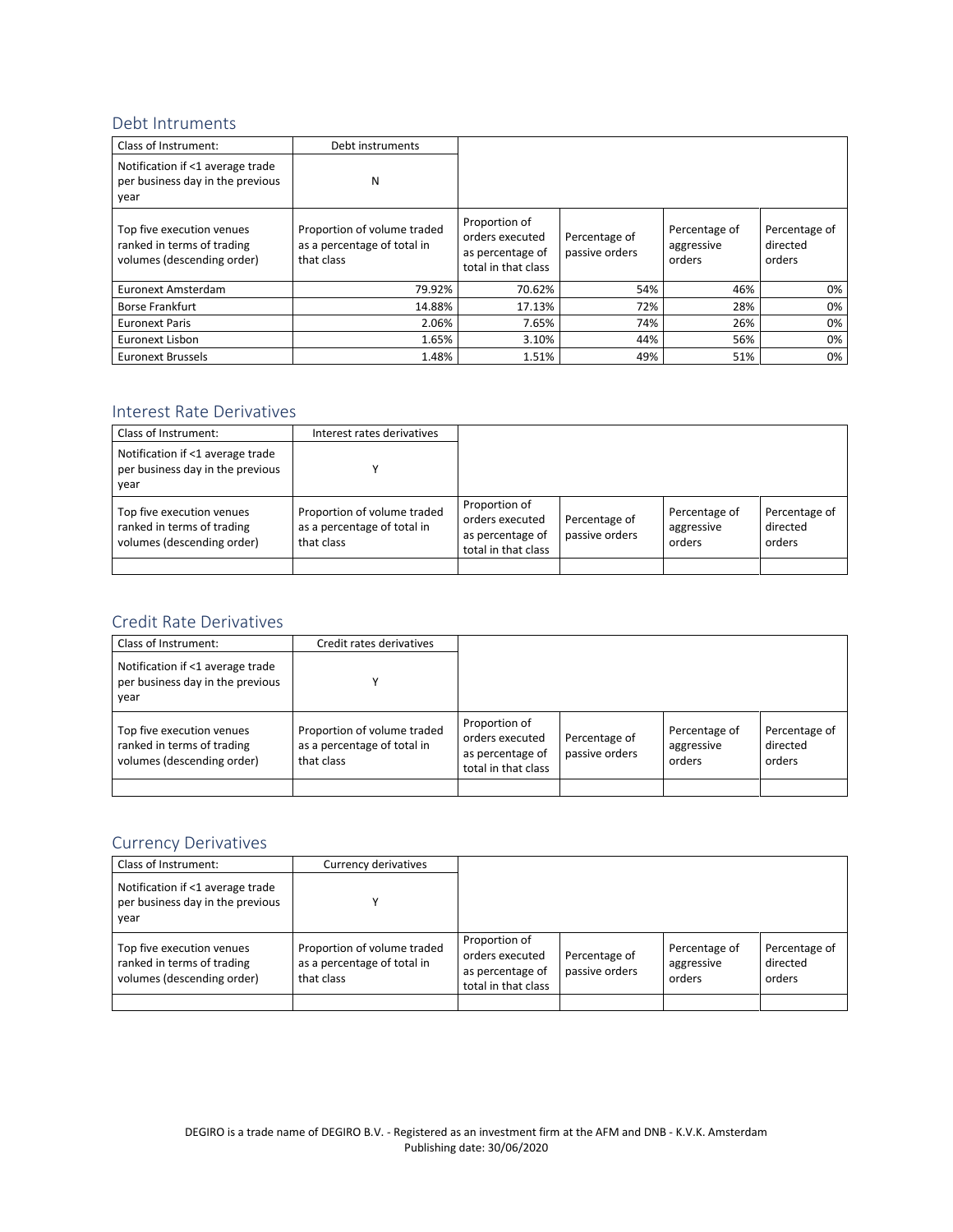## Structured Finance Instruments

| Class of Instrument:                                                                  | Structured finance<br>instruments                                        |                                                                             |                                 |                                       |                                     |
|---------------------------------------------------------------------------------------|--------------------------------------------------------------------------|-----------------------------------------------------------------------------|---------------------------------|---------------------------------------|-------------------------------------|
| Notification if <1 average trade<br>per business day in the previous<br>year          | N                                                                        |                                                                             |                                 |                                       |                                     |
| Top five execution venues<br>ranked in terms of trading<br>volumes (descending order) | Proportion of volume traded<br>as a percentage of total in<br>that class | Proportion of<br>orders executed<br>as percentage of<br>total in that class | Percentage of<br>passive orders | Percentage of<br>aggressive<br>orders | Percentage of<br>directed<br>orders |
| Euronext Amsterdam                                                                    | 82.16%                                                                   | 82.30%                                                                      | 55%                             | 45%                                   | 0%                                  |
| <b>Euronext Paris</b>                                                                 | 15.69%                                                                   | 15.42%                                                                      | 55%                             | 45%                                   | 0%                                  |
| <b>Euronext Brussels</b>                                                              | 2.13%                                                                    | 2.24%                                                                       | 64%                             | 36%                                   | 0%                                  |
| Euronext Lisbon                                                                       | 0.02%                                                                    | 0.03%                                                                       | 67%                             | 33%                                   | 0%                                  |

## Equity Derivatives

| Class of Instrument:                                                                  | <b>Equity Derivatives</b>                                                |                                                                             |                                 |                                       |                                     |
|---------------------------------------------------------------------------------------|--------------------------------------------------------------------------|-----------------------------------------------------------------------------|---------------------------------|---------------------------------------|-------------------------------------|
| Notification if <1 average trade<br>per business day in the previous<br>year          | N                                                                        |                                                                             |                                 |                                       |                                     |
| Top five execution venues<br>ranked in terms of trading<br>volumes (descending order) | Proportion of volume traded<br>as a percentage of total in<br>that class | Proportion of<br>orders executed<br>as percentage of<br>total in that class | Percentage of<br>passive orders | Percentage of<br>aggressive<br>orders | Percentage of<br>directed<br>orders |
| Eurex                                                                                 | 65.58%                                                                   | 68.01%                                                                      | 78%                             | 22%                                   | 0%                                  |
| Euronext NYSE Liffe                                                                   | 31.69%                                                                   | 27.23%                                                                      | 83%                             | 17%                                   | 0%                                  |
| Nasdag Derivatives Markets                                                            | 1.35%                                                                    | 3.04%                                                                       | 75%                             | 25%                                   | 0%                                  |
| Borsa Italiana Derivatives                                                            | 1.38%                                                                    | 1.73%                                                                       | 67%                             | 33%                                   | 0%                                  |

#### Securitized Derivatives

| <b>Class of Instrument:</b>                                                           | <b>Securitized Derivatives</b>                                           |                                                                             |                                 |                                       |                                     |
|---------------------------------------------------------------------------------------|--------------------------------------------------------------------------|-----------------------------------------------------------------------------|---------------------------------|---------------------------------------|-------------------------------------|
| Notification if <1 average trade<br>per business day in the previous<br>year          | N                                                                        |                                                                             |                                 |                                       |                                     |
| Top five execution venues<br>ranked in terms of trading<br>volumes (descending order) | Proportion of volume traded<br>as a percentage of total in<br>that class | Proportion of<br>orders executed<br>as percentage of<br>total in that class | Percentage of<br>passive orders | Percentage of<br>aggressive<br>orders | Percentage of<br>directed<br>orders |
| <b>Borse Frankfurt</b>                                                                | 96.00%                                                                   | 96.71%                                                                      | 44%                             | 56%                                   | 0%                                  |
| <b>Euronext Paris</b>                                                                 | 3.49%                                                                    | 3.02%                                                                       | 45%                             | 55%                                   | 0%                                  |
| Euronext Amsterdam                                                                    | 0.50%                                                                    | 0.14%                                                                       | 50%                             | 50%                                   | 0%                                  |
| Euronext Lisbon                                                                       | 0.02%                                                                    | 0.13%                                                                       | 76%                             | 24%                                   | 0%                                  |
| <b>Euronext Brussels</b>                                                              | 0.00%                                                                    | 0.00%                                                                       | 28%                             | 72%                                   | 0%                                  |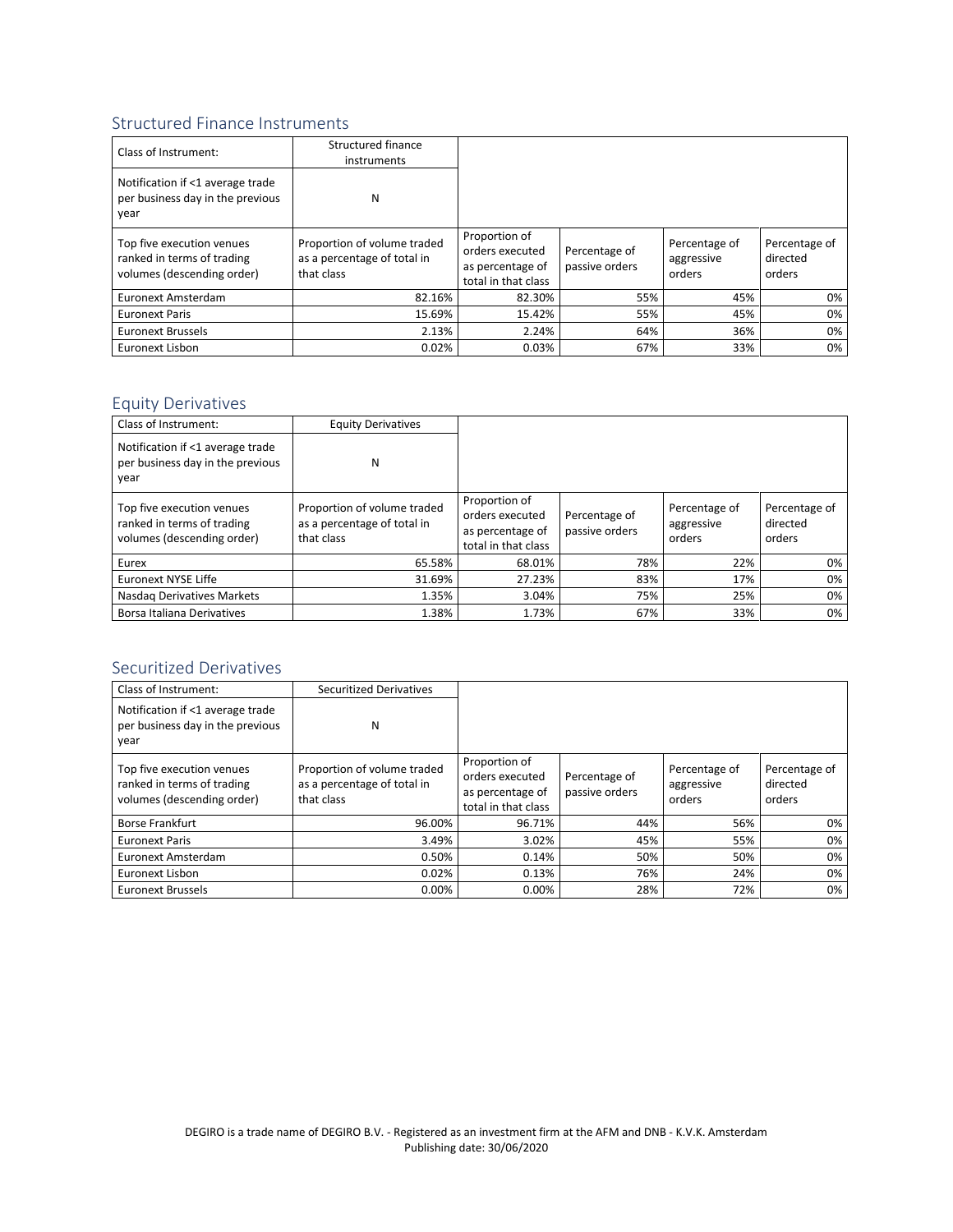#### Commodities Derivatives and Emission Allowances Derivatives

| Class of Instrument:                                                                  | Commodities derivatives and<br>emission allowances<br><b>Derivatives</b> |                                                                             |                                 |                                       |                                     |
|---------------------------------------------------------------------------------------|--------------------------------------------------------------------------|-----------------------------------------------------------------------------|---------------------------------|---------------------------------------|-------------------------------------|
| Notification if <1 average trade<br>per business day in the previous<br>year          |                                                                          |                                                                             |                                 |                                       |                                     |
| Top five execution venues<br>ranked in terms of trading<br>volumes (descending order) | Proportion of volume traded<br>as a percentage of total in<br>that class | Proportion of<br>orders executed<br>as percentage of<br>total in that class | Percentage of<br>passive orders | Percentage of<br>aggressive<br>orders | Percentage of<br>directed<br>orders |
|                                                                                       |                                                                          |                                                                             |                                 |                                       |                                     |

## Contracts for Difference

| Class of Instrument:                                                                  | Contracts for difference                                                 |                                                                             |                                 |                                       |                                     |
|---------------------------------------------------------------------------------------|--------------------------------------------------------------------------|-----------------------------------------------------------------------------|---------------------------------|---------------------------------------|-------------------------------------|
| Notification if <1 average trade<br>per business day in the previous<br>year          |                                                                          |                                                                             |                                 |                                       |                                     |
| Top five execution venues<br>ranked in terms of trading<br>volumes (descending order) | Proportion of volume traded<br>as a percentage of total in<br>that class | Proportion of<br>orders executed<br>as percentage of<br>total in that class | Percentage of<br>passive orders | Percentage of<br>aggressive<br>orders | Percentage of<br>directed<br>orders |

# Exchange traded products (ETFs, ETNs and ETCs)

| Class of Instrument:                                                                  | Exchange traded products<br>(ETFs, ETNs and ETCs)                        |                                                                             |                                 |                                       |                                     |
|---------------------------------------------------------------------------------------|--------------------------------------------------------------------------|-----------------------------------------------------------------------------|---------------------------------|---------------------------------------|-------------------------------------|
| Notification if <1 average trade<br>per business day in the previous<br>year          | N                                                                        |                                                                             |                                 |                                       |                                     |
| Top five execution venues<br>ranked in terms of trading<br>volumes (descending order) | Proportion of volume traded<br>as a percentage of total in<br>that class | Proportion of<br>orders executed<br>as percentage of<br>total in that class | Percentage of<br>passive orders | Percentage of<br>aggressive<br>orders | Percentage of<br>directed<br>orders |
| Euronext Amsterdam                                                                    | 54.58%                                                                   | 60.76%                                                                      | 48%                             | 52%                                   | 0%                                  |
| Xetra                                                                                 | 28.42%                                                                   | 22.82%                                                                      | 44%                             | 56%                                   | 0%                                  |
| <b>Euronext Paris</b>                                                                 | 16.36%                                                                   | 15.76%                                                                      | 47%                             | 53%                                   | 0%                                  |
| Borse Frankfurt                                                                       | 0.60%                                                                    | 0.59%                                                                       | 42%                             | 58%                                   | 0%                                  |
| Euronext Lisbon                                                                       | 0.03%                                                                    | 0.04%                                                                       | 39%                             | 61%                                   | 0%                                  |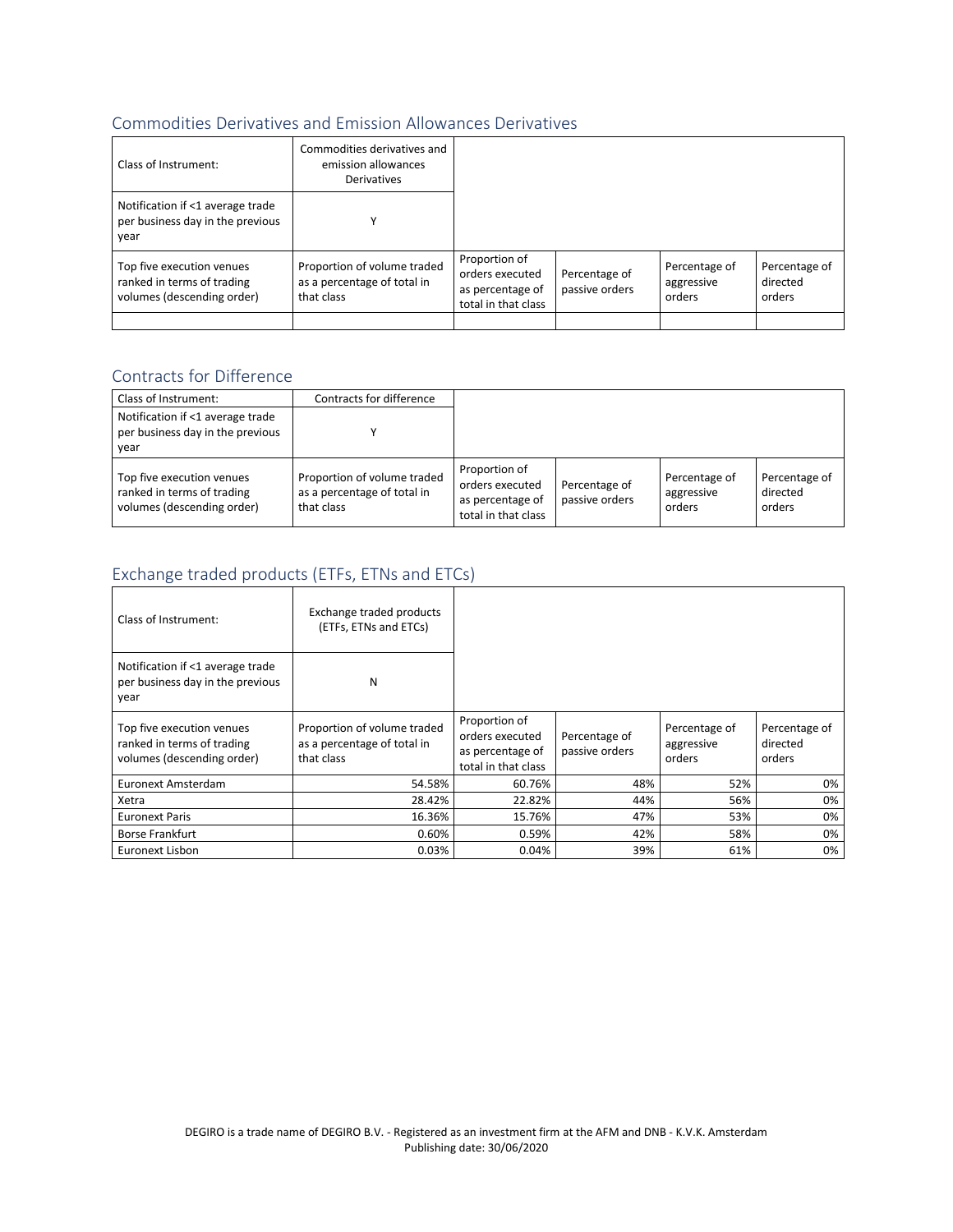## **Prof Clients**

# Equities - Shares & Depositary Receipts

| Class of Instrument:                                                                  | Tick size liquidity bands 5<br>and 6                                     |                                                                             |                                 |                                    |                                  |
|---------------------------------------------------------------------------------------|--------------------------------------------------------------------------|-----------------------------------------------------------------------------|---------------------------------|------------------------------------|----------------------------------|
| Notification if <1 average trade<br>per business day in the previous<br>year          | N                                                                        |                                                                             |                                 |                                    |                                  |
| Top five execution venues<br>ranked in terms of trading<br>volumes (descending order) | Proportion of volume<br>traded as a percentage of<br>total in that class | Proportion of<br>orders executed as<br>percentage of total<br>in that class | Percentage of<br>passive orders | Percentage of<br>aggressive orders | Percentage of<br>directed orders |
| Euronext Amsterdam                                                                    | 36.24%                                                                   | 43.57%                                                                      | 52%                             | 48%                                | 0%                               |
| <b>Euronext Paris</b>                                                                 | 33.82%                                                                   | 27.23%                                                                      | 35%                             | 66%                                | 0%                               |
| Xetra                                                                                 | 28.46%                                                                   | 25.12%                                                                      | 28%                             | 72%                                | 0%                               |
| <b>Euronext Brussels</b>                                                              | 1.45%                                                                    | 3.95%                                                                       | 19%                             | 81%                                | 0%                               |
| <b>Borse Frankfurt</b>                                                                | 0.03%                                                                    | 0.14%                                                                       | 50%                             | 50%                                | 0%                               |

| Class of Instrument:                                                                  | Tick size liquidity bands 3<br>and 4                                     |                                                                             |                                 |                                    |                                  |
|---------------------------------------------------------------------------------------|--------------------------------------------------------------------------|-----------------------------------------------------------------------------|---------------------------------|------------------------------------|----------------------------------|
| Notification if <1 average trade<br>per business day in the previous<br>year          | N                                                                        |                                                                             |                                 |                                    |                                  |
| Top five execution venues<br>ranked in terms of trading<br>volumes (descending order) | Proportion of volume<br>traded as a percentage of<br>total in that class | Proportion of<br>orders executed as<br>percentage of total<br>in that class | Percentage of<br>passive orders | Percentage of<br>aggressive orders | Percentage of<br>directed orders |
| <b>Euronext Amsterdam</b>                                                             | 44.28%                                                                   | 40.91%                                                                      | 48%                             | 52%                                | 0%                               |
| Xetra                                                                                 | 26.34%                                                                   | 29.02%                                                                      | 19%                             | 81%                                | 0%                               |
| <b>Euronext Paris</b>                                                                 | 21.67%                                                                   | 14.51%                                                                      | 36%                             | 64%                                | 0%                               |
| <b>Euronext Brussels</b>                                                              | 7.65%                                                                    | 14.86%                                                                      | 28%                             | 72%                                | 0%                               |
| <b>Borse Frankfurt</b>                                                                | 0.05%                                                                    | 0.70%                                                                       | 25%                             | 75%                                | 0%                               |

| Class of Instrument:                                                                  | Tick size liquidity bands 1<br>and 2                                     |                                                                             |                                 |                                    |                                  |
|---------------------------------------------------------------------------------------|--------------------------------------------------------------------------|-----------------------------------------------------------------------------|---------------------------------|------------------------------------|----------------------------------|
| Notification if <1 average trade<br>per business day in the previous<br>year          |                                                                          |                                                                             |                                 |                                    |                                  |
| Top five execution venues<br>ranked in terms of trading<br>volumes (descending order) | Proportion of volume<br>traded as a percentage of<br>total in that class | Proportion of<br>orders executed as<br>percentage of total<br>in that class | Percentage of<br>passive orders | Percentage of<br>aggressive orders | Percentage of<br>directed orders |
| Euronext Amsterdam                                                                    | 86.76%                                                                   | 28.00%                                                                      | 18%                             | 82%                                | 0%                               |
| <b>Borse Frankfurt</b>                                                                | 9.34%                                                                    | 55.00%                                                                      | 20%                             | 80%                                | 0%                               |
| <b>Euronext Paris</b>                                                                 | 3.79%                                                                    | 8.00%                                                                       | 50%                             | 50%                                | 0%                               |
| Xetra                                                                                 | 0.09%                                                                    | 8.00%                                                                       | 13%                             | 88%                                | 0%                               |
| <b>Euronext Brussels</b>                                                              | 0.01%                                                                    | 1.00%                                                                       | 0%                              | 100%                               | 0%                               |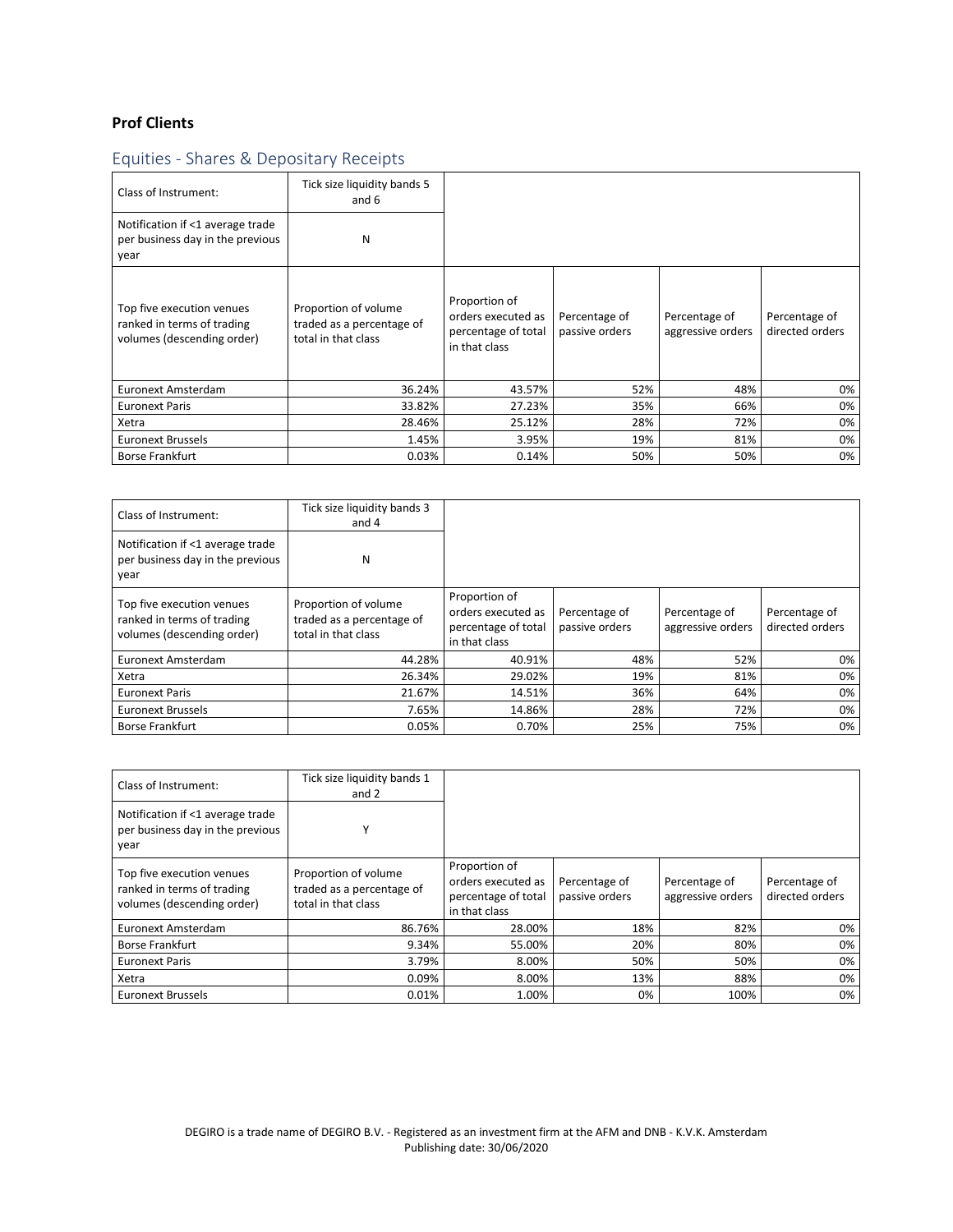#### Debt Intruments

| Class of Instrument:                                                                  | Debt instruments                                                         |                                                                             |                                 |                                    |                                  |
|---------------------------------------------------------------------------------------|--------------------------------------------------------------------------|-----------------------------------------------------------------------------|---------------------------------|------------------------------------|----------------------------------|
| Notification if <1 average trade<br>per business day in the previous<br>vear          |                                                                          |                                                                             |                                 |                                    |                                  |
| Top five execution venues<br>ranked in terms of trading<br>volumes (descending order) | Proportion of volume<br>traded as a percentage of<br>total in that class | Proportion of<br>orders executed as<br>percentage of total<br>in that class | Percentage of<br>passive orders | Percentage of<br>aggressive orders | Percentage of<br>directed orders |
| <b>Borse Frankfurt</b>                                                                | 36.91%                                                                   | 39.26%                                                                      | 53%                             | 47%                                | 0%                               |
| <b>Euronext Paris</b>                                                                 | 30.85%                                                                   | 22.22%                                                                      | 50%                             | 50%                                | 0%                               |
| Euronext Amsterdam                                                                    | 27.24%                                                                   | 34.81%                                                                      | 15%                             | 85%                                | 0%                               |
| Euronext Lisbon                                                                       | 5.00%                                                                    | 3.70%                                                                       | 40%                             | 60%                                | 0%                               |

#### Interest Rate Derivatives

| Class of Instrument:                                                                  | Interest rates derivatives                                               |                                                                             |                                 |                                    |                                  |
|---------------------------------------------------------------------------------------|--------------------------------------------------------------------------|-----------------------------------------------------------------------------|---------------------------------|------------------------------------|----------------------------------|
| Notification if <1 average trade<br>per business day in the previous<br>vear          |                                                                          |                                                                             |                                 |                                    |                                  |
| Top five execution venues<br>ranked in terms of trading<br>volumes (descending order) | Proportion of volume<br>traded as a percentage of<br>total in that class | Proportion of<br>orders executed as<br>percentage of total<br>in that class | Percentage of<br>passive orders | Percentage of<br>aggressive orders | Percentage of<br>directed orders |
|                                                                                       |                                                                          |                                                                             |                                 |                                    |                                  |

#### Credit Rate Derivatives

| Class of Instrument:                                                                  | Credit rates derivatives                                                 |                                                                             |                                 |                                    |                                  |
|---------------------------------------------------------------------------------------|--------------------------------------------------------------------------|-----------------------------------------------------------------------------|---------------------------------|------------------------------------|----------------------------------|
| Notification if <1 average trade<br>per business day in the previous<br>vear          |                                                                          |                                                                             |                                 |                                    |                                  |
| Top five execution venues<br>ranked in terms of trading<br>volumes (descending order) | Proportion of volume<br>traded as a percentage of<br>total in that class | Proportion of<br>orders executed as<br>percentage of total<br>in that class | Percentage of<br>passive orders | Percentage of<br>aggressive orders | Percentage of<br>directed orders |
|                                                                                       |                                                                          |                                                                             |                                 |                                    |                                  |

#### Currency Derivatives

| Class of Instrument:                                                                  | Currency derivatives                                                     |                                                                             |                                 |                                    |                                  |
|---------------------------------------------------------------------------------------|--------------------------------------------------------------------------|-----------------------------------------------------------------------------|---------------------------------|------------------------------------|----------------------------------|
| Notification if <1 average trade<br>per business day in the previous<br>vear          |                                                                          |                                                                             |                                 |                                    |                                  |
| Top five execution venues<br>ranked in terms of trading<br>volumes (descending order) | Proportion of volume<br>traded as a percentage of<br>total in that class | Proportion of<br>orders executed as<br>percentage of total<br>in that class | Percentage of<br>passive orders | Percentage of<br>aggressive orders | Percentage of<br>directed orders |
|                                                                                       |                                                                          |                                                                             |                                 |                                    |                                  |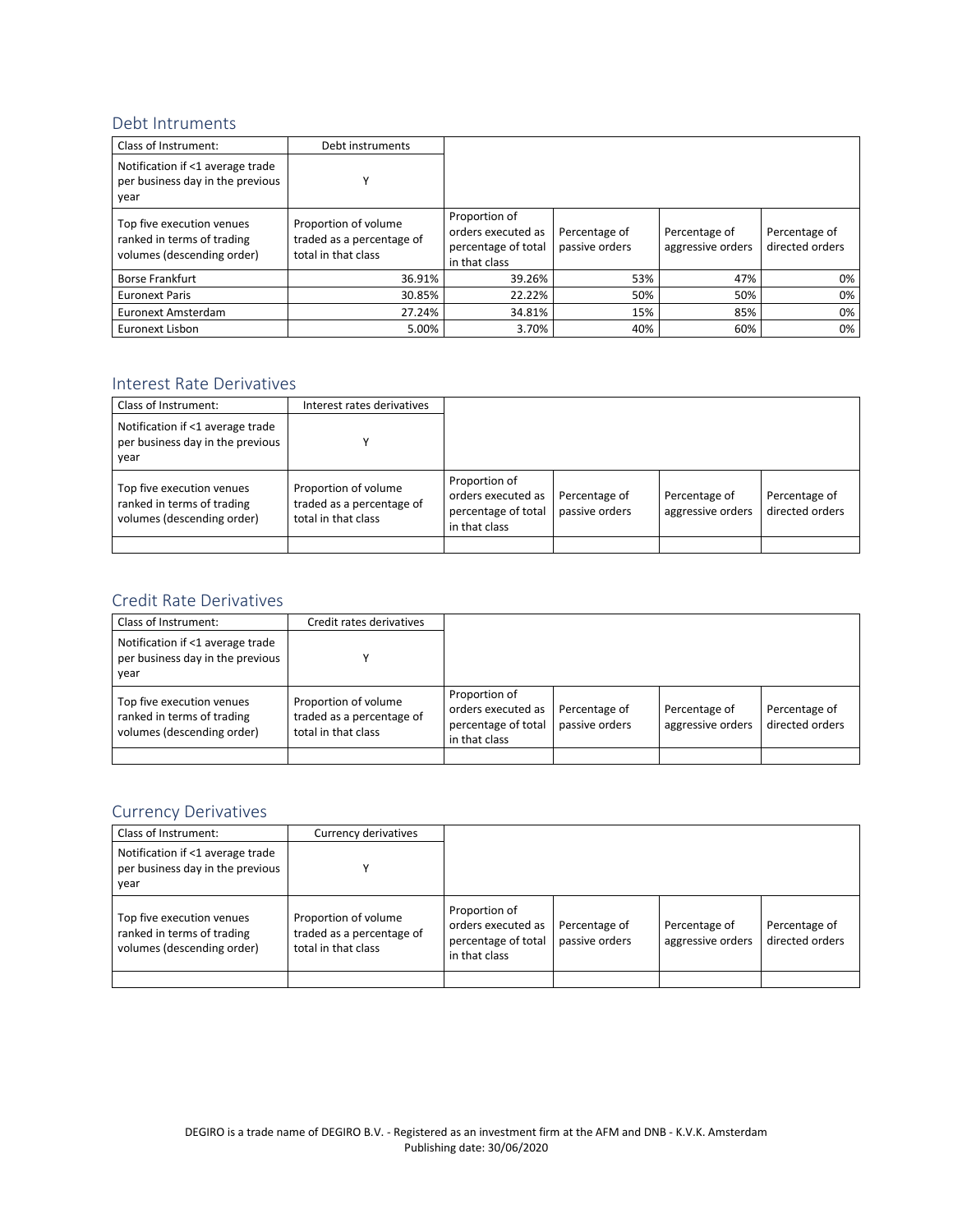#### Structured Finance Instruments

| Class of Instrument:                                                                  | Structured finance<br>instruments                                        |                                                                             |                                 |                                    |                                  |
|---------------------------------------------------------------------------------------|--------------------------------------------------------------------------|-----------------------------------------------------------------------------|---------------------------------|------------------------------------|----------------------------------|
| Notification if <1 average trade<br>per business day in the previous<br>year          |                                                                          |                                                                             |                                 |                                    |                                  |
| Top five execution venues<br>ranked in terms of trading<br>volumes (descending order) | Proportion of volume<br>traded as a percentage of<br>total in that class | Proportion of<br>orders executed as<br>percentage of total<br>in that class | Percentage of<br>passive orders | Percentage of<br>aggressive orders | Percentage of<br>directed orders |
| Euronext Amsterdam                                                                    | 100.00%                                                                  | 100.00%                                                                     | 50%                             | 50%                                | 0%                               |

#### Equity Derivatives

| Class of Instrument:                                                                  | <b>Equity Derivatives</b>                                                |                                                                             |                                 |                                    |                                  |
|---------------------------------------------------------------------------------------|--------------------------------------------------------------------------|-----------------------------------------------------------------------------|---------------------------------|------------------------------------|----------------------------------|
| Notification if <1 average trade<br>per business day in the previous<br>vear          |                                                                          |                                                                             |                                 |                                    |                                  |
| Top five execution venues<br>ranked in terms of trading<br>volumes (descending order) | Proportion of volume<br>traded as a percentage of<br>total in that class | Proportion of<br>orders executed as<br>percentage of total<br>in that class | Percentage of<br>passive orders | Percentage of<br>aggressive orders | Percentage of<br>directed orders |
| Euronext NYSE Liffe                                                                   | 100.00%                                                                  | $0.00\%$                                                                    | 100%                            | 0%                                 | 0%                               |

#### Securitized Derivatives

| Class of Instrument:                                                                  | <b>Securitized Derivatives</b>                                           |                                                                             |                                 |                                    |                                  |
|---------------------------------------------------------------------------------------|--------------------------------------------------------------------------|-----------------------------------------------------------------------------|---------------------------------|------------------------------------|----------------------------------|
| Notification if <1 average trade<br>per business day in the previous<br>vear          |                                                                          |                                                                             |                                 |                                    |                                  |
| Top five execution venues<br>ranked in terms of trading<br>volumes (descending order) | Proportion of volume<br>traded as a percentage of<br>total in that class | Proportion of<br>orders executed as<br>percentage of total<br>in that class | Percentage of<br>passive orders | Percentage of<br>aggressive orders | Percentage of<br>directed orders |
| Borse Frankfurt                                                                       | 99.9992%                                                                 | 99.16%                                                                      | 86%                             | 14%                                | 0%                               |
| Euronext Amsterdam                                                                    | 0.0008%                                                                  | 0.84%                                                                       | 100%                            | 0%                                 | 0%                               |

#### Commodities Derivatives and Emission Allowances Derivatives

| Class of Instrument:                                                                  | Commodities derivatives<br>and emission allowances<br>Derivatives        |                                                                             |                                 |                                    |                                  |
|---------------------------------------------------------------------------------------|--------------------------------------------------------------------------|-----------------------------------------------------------------------------|---------------------------------|------------------------------------|----------------------------------|
| Notification if <1 average trade<br>per business day in the previous<br>year          |                                                                          |                                                                             |                                 |                                    |                                  |
| Top five execution venues<br>ranked in terms of trading<br>volumes (descending order) | Proportion of volume<br>traded as a percentage of<br>total in that class | Proportion of<br>orders executed as<br>percentage of total<br>in that class | Percentage of<br>passive orders | Percentage of<br>aggressive orders | Percentage of<br>directed orders |
|                                                                                       |                                                                          |                                                                             |                                 |                                    |                                  |